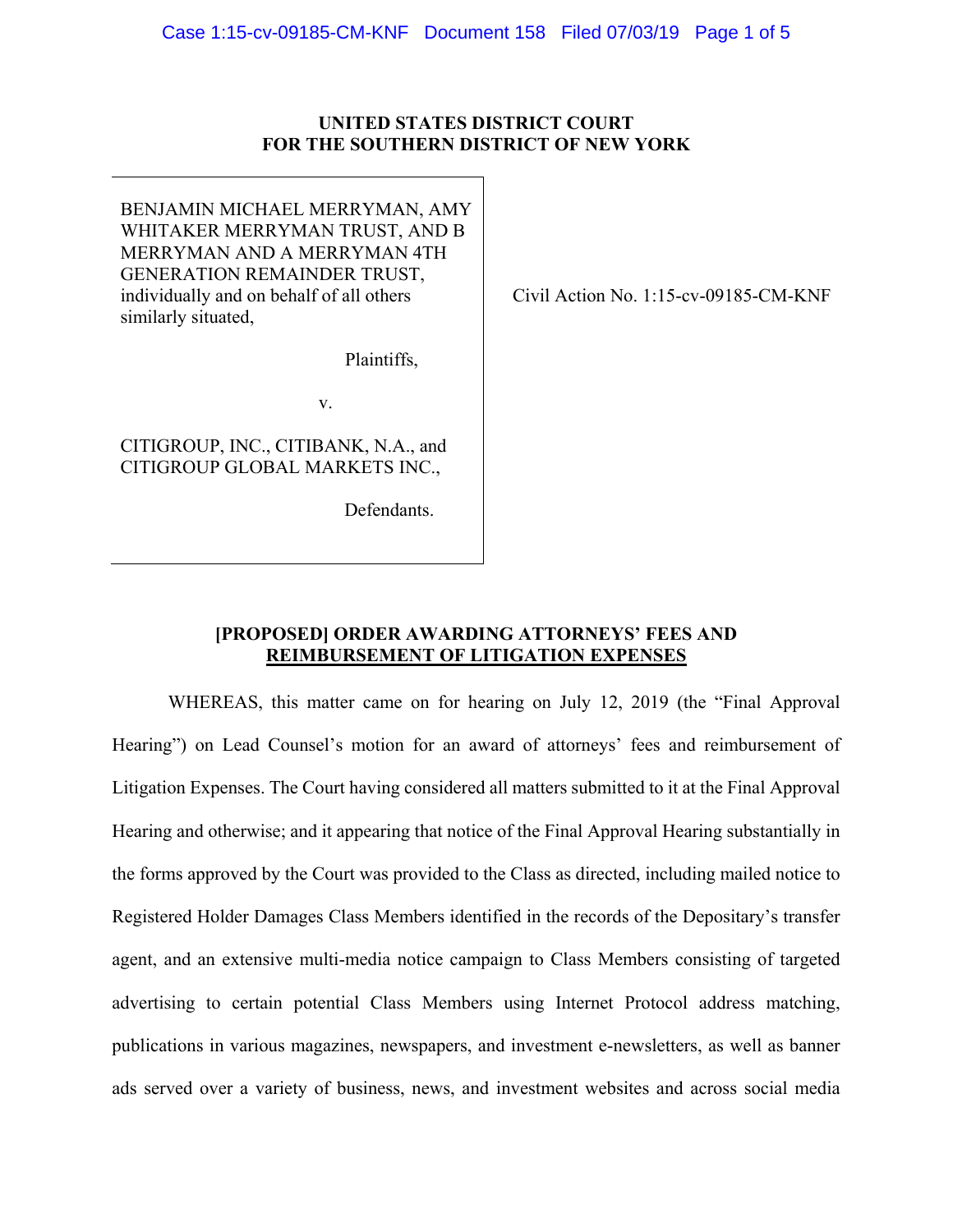## Case 1:15-cv-09185-CM-KNF Document 158 Filed 07/03/19 Page 2 of 5

platforms; and the Court having considered and determined the fairness and reasonableness of the award of attorneys' fees and Litigation Expenses requested; and

WHEREAS, this Order incorporates by reference the definitions in the Stipulation and Agreement of Settlement dated August 20, 2018 (ECF No. 131) (the "Stipulation"), and all capitalized terms not otherwise defined herein shall have the same meanings as set forth in the Stipulation.

## NOW, THEREFORE, IT IS HEREBY ORDERED THAT:

1. **Jurisdiction** – The Court has jurisdiction to enter this Order and over the subject matter of the Litigation, as well as personal jurisdiction over all of the Parties and each of the Class Members.

2. **Notice** – Notice of Lead Counsel's motion for an award of attorneys' fees and reimbursement of Litigation Expenses was provided by mailed Postcard Notice to Registered Holder Damages Class Members and to Class Members through an extensive multi-media notice campaign. The forms and methods of notifying the Class of Lead Counsel's motion for an award of attorneys' fees and reimbursement of Litigation Expenses satisfied the requirements of Rules 23 and 54 of the Federal Rules of Civil Procedure, the Constitution of the United States (including the Due Process Clause), and all other applicable law and rules; constituted the best notice practicable under the circumstances; and constituted due and sufficient notice to all persons and entities entitled thereto.

3. **Fee and Expense Award** – Lead Counsel is hereby awarded attorneys' fees in the amount of \_\_\_\_% of the Settlement Fund and \$\_\_\_\_\_\_\_\_\_\_\_\_\_ in reimbursement of Litigation Expenses, which sums the Court finds to be fair and reasonable. The attorneys' fees and expenses awarded will be paid to Lead Counsel from the Settlement Fund in accordance with the terms of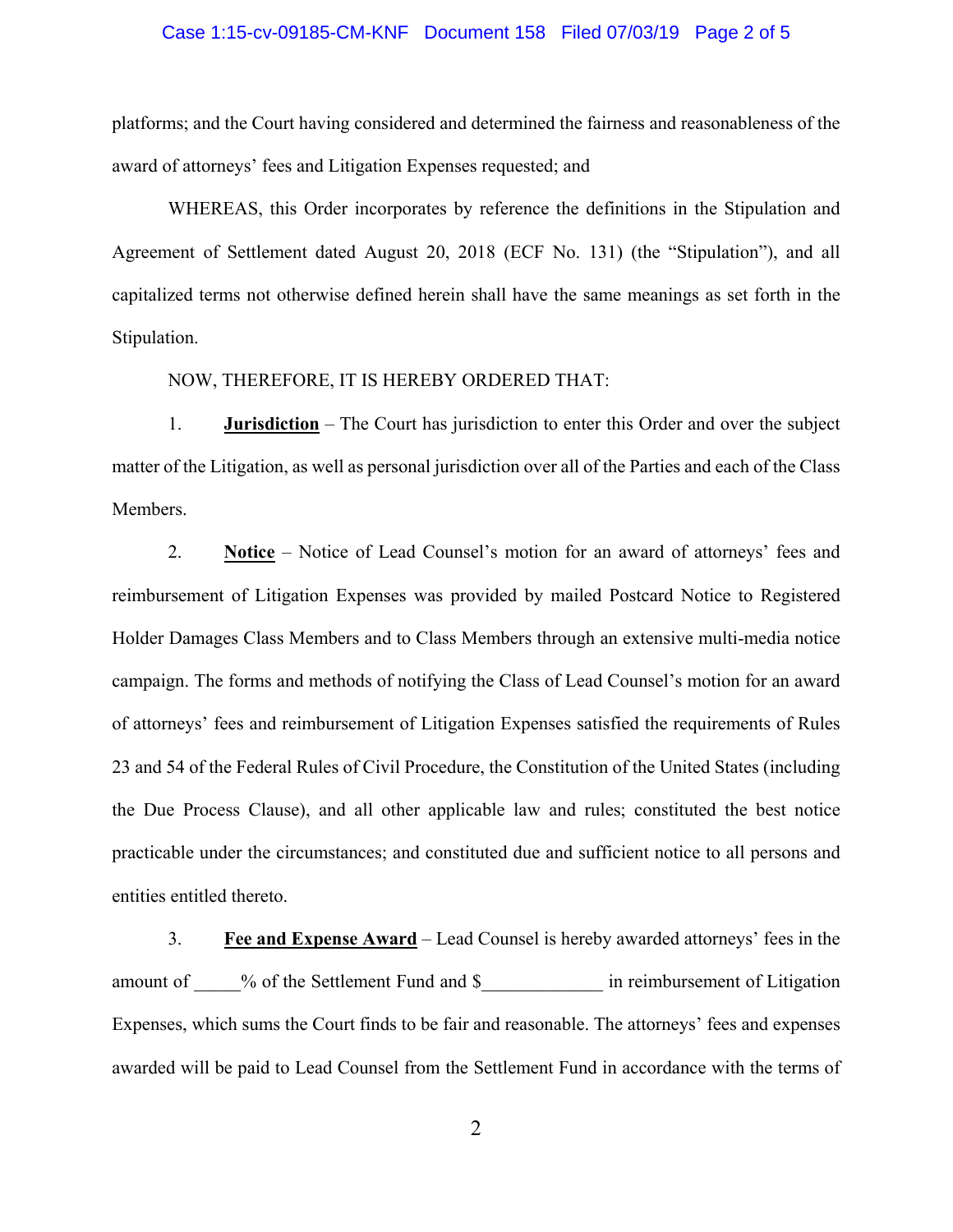#### Case 1:15-cv-09185-CM-KNF Document 158 Filed 07/03/19 Page 3 of 5

the Stipulation and in accordance with Lead Counsel's Motion for an Award of Attorneys' Fees and Reimbursement of Litigation Expenses (ECF No. 152).

4. **Factual Findings** – In making this award of attorneys' fees and expenses to be paid from the Settlement Fund, the Court has considered and found that:

a. The Settlement provides for a recovery of \$14,750,000 in cash as well as injunctive relief. The \$14,750,000 cash portion of the Settlement has been funded into escrow pursuant to the terms of the Stipulation, and numerous Class Members will benefit from the Settlement that occurred because of the efforts of Plaintiffs' Counsel;

b. The fee sought by Lead Counsel has been reviewed and approved as reasonable by Plaintiffs, who oversaw the prosecution and resolution of the Litigation;

c. Notice was provided informing Class Members that Lead Counsel would apply for an award of attorneys' fees in an amount not to exceed 33⅓% of the Settlement Fund and reimbursement of Litigation Expenses in an amount not to exceed \$800,000, which amount may include a request for Service Awards to Plaintiffs up to an aggregate amount of \$25,000;

d. Plaintiffs' Counsel have conducted the Litigation and achieved the Settlement with skillful and diligent advocacy;

e. The Litigation raised a number of complex and novel issues;

f. Had Lead Counsel not achieved the Settlement, there would remain a significant risk that Plaintiffs and the other members of the Class may have recovered less or nothing from the Defendant;

g. Lead Counsel devoted over 8,000 hours, with a lodestar value of \$3,738,965.75, to achieve the Settlement;

3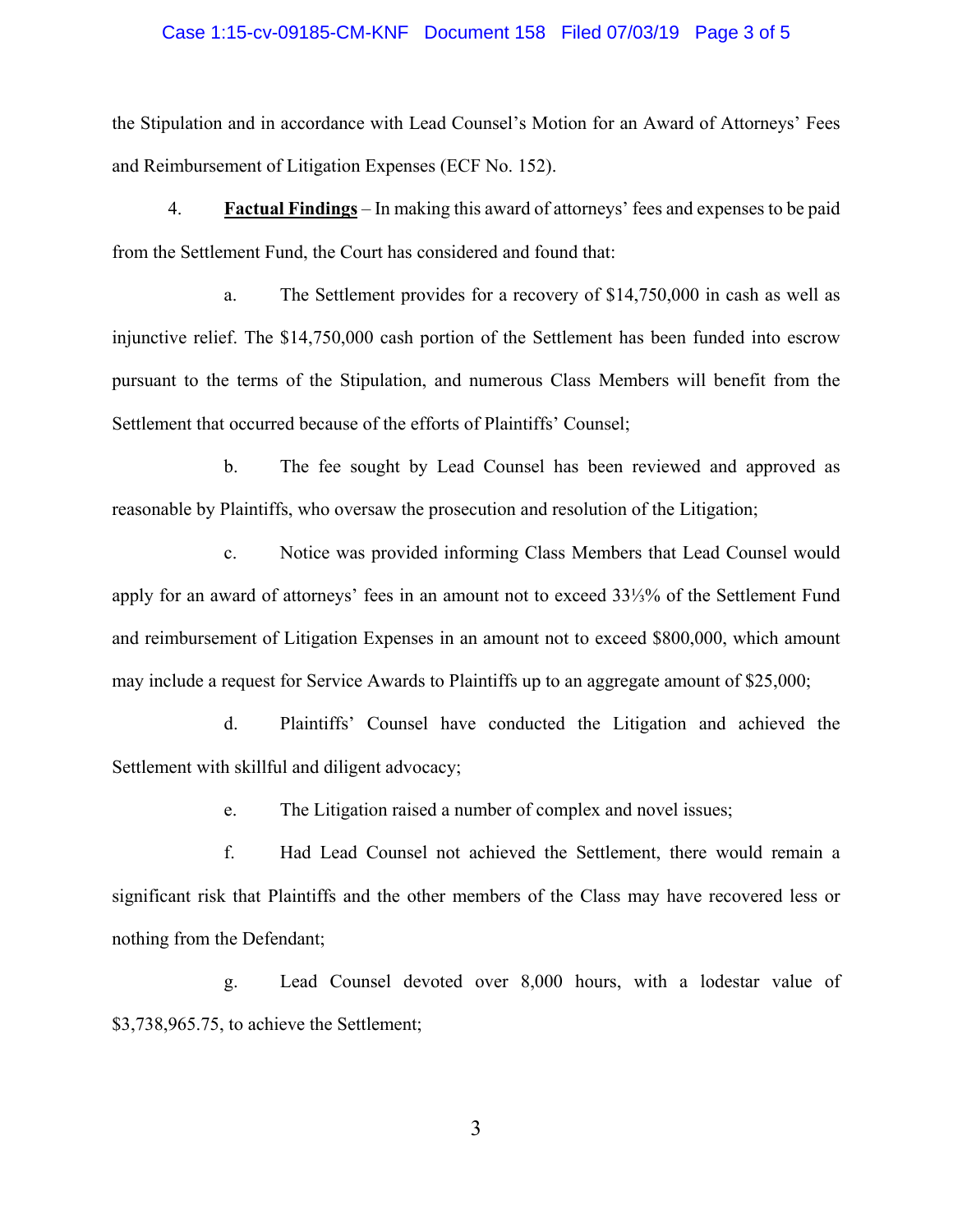## Case 1:15-cv-09185-CM-KNF Document 158 Filed 07/03/19 Page 4 of 5

h. The amount of attorneys' fees awarded and Litigation Expenses to be reimbursed from the Settlement Fund are fair and reasonable and consistent with awards in similar cases; and

i. There have been no objections to Lead Counsel's request for an award of attorneys' fees and reimbursement of Litigation Expenses.

5. **Service Awards** – Plaintiffs are hereby awarded service awards in connection with their representation of the Class as follows: \$\_\_\_\_\_\_\_\_\_\_ to Benjamin Michael Merryman, Amy Whitaker Merryman Trust, and B Merryman and A Merryman 4th Generation Remainder Trust; \$\_\_\_\_\_\_\_\_\_\_ to Chester County Employees Retirement Fund; and \$\_\_\_\_\_\_\_\_\_\_ to Stephen Hildreth.

 6. **No Impact on Judgment** – Any appeal or any challenge affecting this Court's approval regarding any attorneys' fees and expense application shall in no way disturb or affect the finality of the Order and Final Judgment.

7. **Retention of Jurisdiction** – Exclusive jurisdiction is hereby retained over the Parties and the Class Members for all matters relating to this Litigation, including the administration, interpretation, effectuation, or enforcement of the Stipulation and this Order.

8. **Termination of Settlement** – In the event that the Settlement is terminated or the Effective Date of the Settlement otherwise fails to occur, this Order shall be rendered null and void to the extent provided by the Stipulation.

4